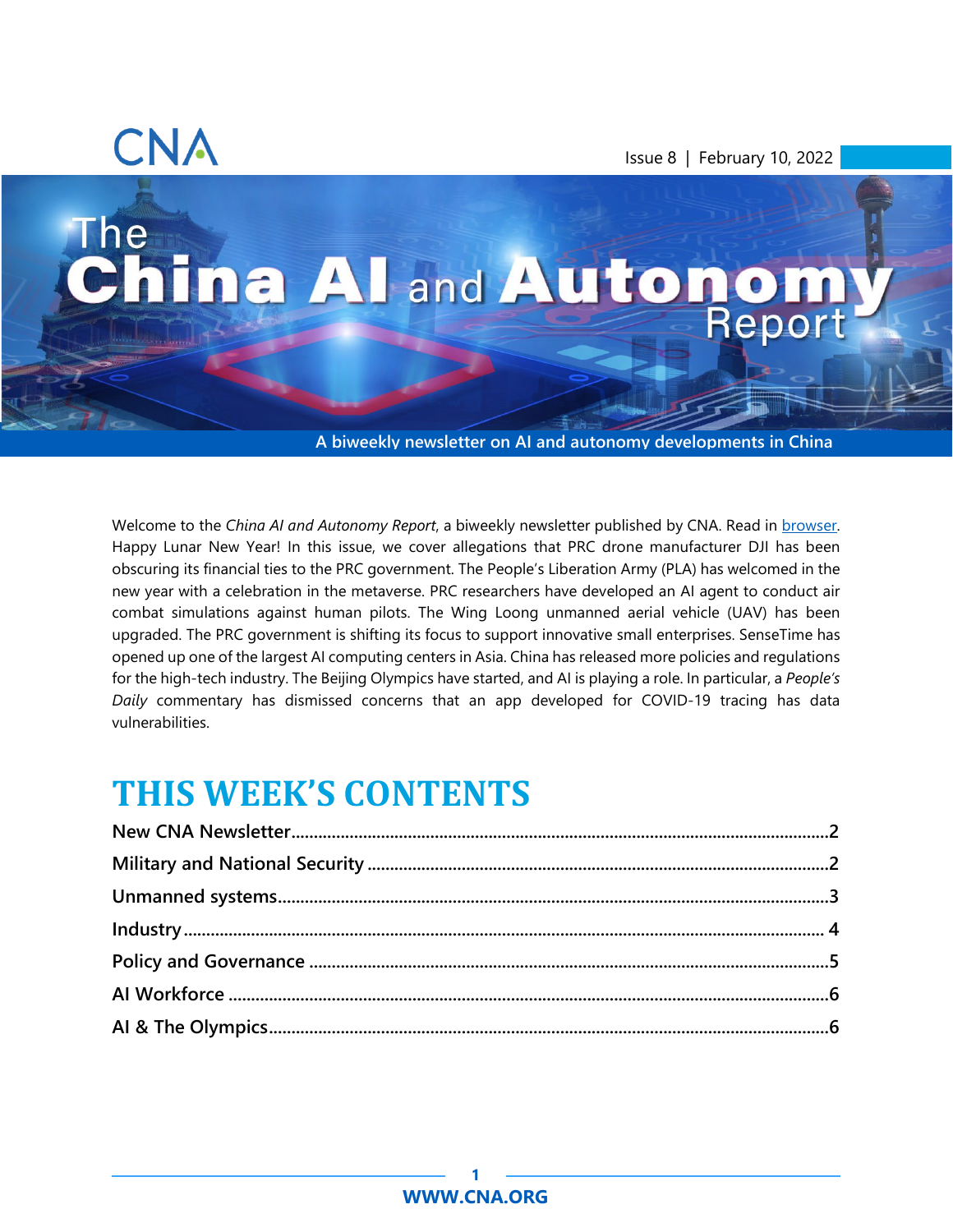# <span id="page-1-0"></span>**NEW CNA NEWSLETTER**

CNA is excited to announce the launch of *[PLA UPDATE,](https://www.cna.org/centers/cna/cip/pla-update)* a monthly newsletter of noteworthy developments in the PLA. The newsletter features selected articles from Chinese language sources that may not otherwise receive wide attention. Those wishing to subscribe can send an email to PLAUPDATE@CNA.ORG.

# <span id="page-1-1"></span>**MILITARY AND NATIONAL SECURITY**

**PRC drone manufacturer alleged to have obscured PRC government support.** According to an [investigation](https://www.washingtonpost.com/national-security/2022/02/01/china-funding-drones-dji-us-regulators/) conducted by the *Washington Post* and video surveillance research group IPVM, DJI—a leading PRC manufacturer of drones—has received state investments despite statements to the contrary.<sup>[1](#page-6-0)</sup> According to the article, "the documents show that four investment bodies owned or administered by Beijing have invested in the popular drone brand in recent years, including a state asset manager that has pledged to play a key role in promoting partnerships between private enterprises and the Chinese military."

In 2020, DJI stated on its blog that it "did not receive any Chinese government investments." According to a DJI statement, "DJI is privately held. The company is solely managed by and majority-owned by the founder team. Shareholders other than the founders do not participate in the company's management and operation."

**PLA Rocket Force unit employs intelligent training and management system.** [According to](https://www.81.cn/yw/2022-02/03/content_10128506.htm) *China [Military Online](https://www.81.cn/yw/2022-02/03/content_10128506.htm)*, an official media outlet for the PLA, a PLA Rocket Force brigade developed an intelligent training and management system to record training data automatically. <sup>[2](#page-6-1)</sup> In the past, thousands of data points concerning missile operation training, evaluation and assessment, and daily management had to be collected manually.

**PLA conducts Lunar New Year celebration in the metaverse.** On February 1, the first day of the Lunar New Year, the PLA [invited](https://www.81.cn/yw/2022-02/03/content_10128590.htm) 400 service personnel to celebrate in the metaverse.<sup>[3](#page-6-2)</sup> The celebration integrated AI, image recognition, semantic analysis, holographic imaging, and other technologies to guide participants through multiple types of experiences, allowing them to virtually visit different PLA units around the world and even in outer space. Units in the metaverse included Gobi Desert-based unit 321134, an honor guard brigade, a PLA unit conducting peacekeeping operations in South Sudan, and the crew of the Shenzhou-12, who conducted the first mission to the Tianhe space station in 2021.

#### **Scenes from the PLA's Lunar New Year celebration in the metaverse**



*Left*, Main hall of the Lunar New Year; *right:* Invitees comment on a short drama based in the Gobi Desert. Source: *China Military Online,* Feb. 3, 2022.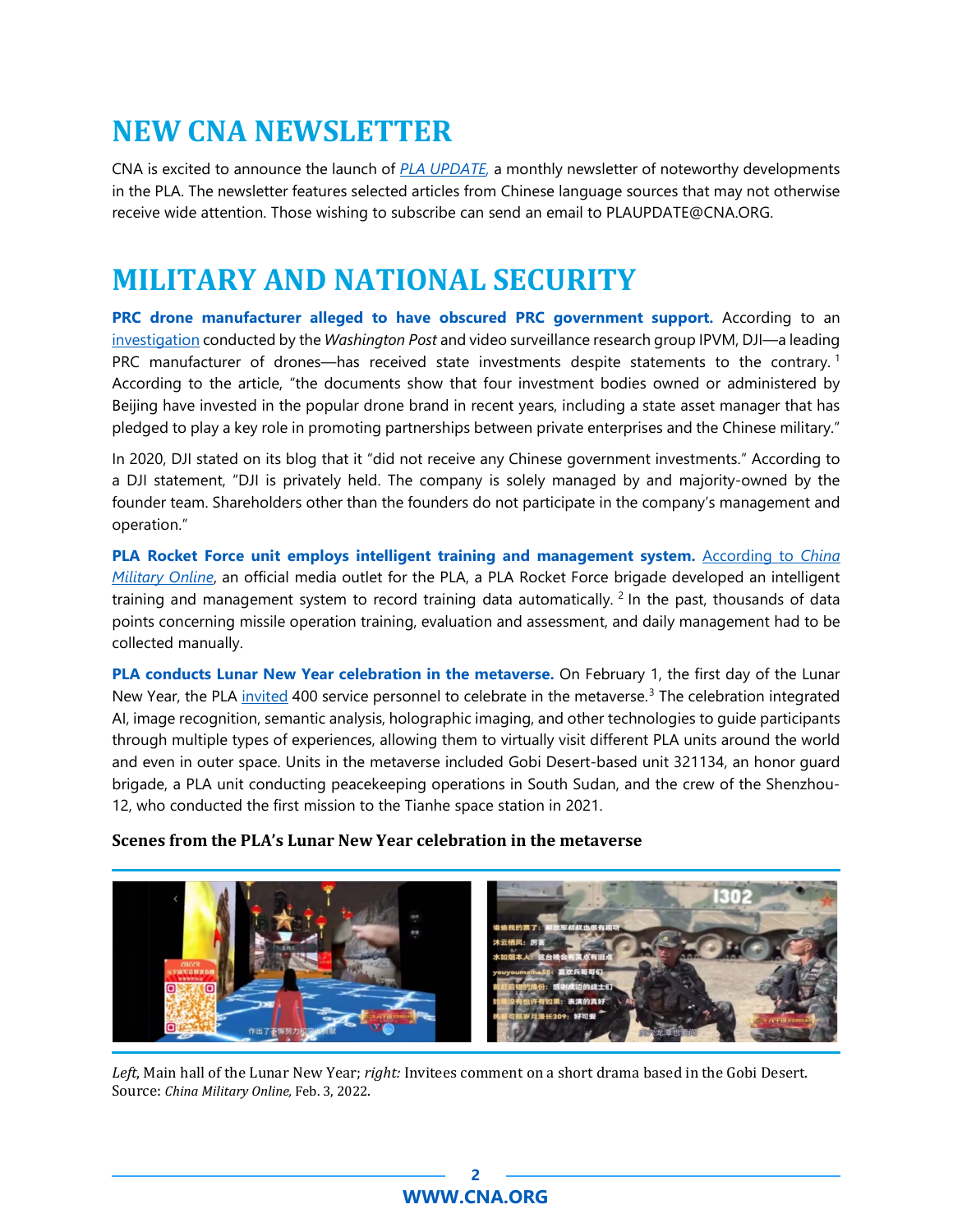# <span id="page-2-0"></span>**UNMANNED SYSTEMS**

**PRC researchers develop AI agent to teach UAVs air combat** (see article [here\)](https://www.scmp.com/news/china/science/article/3165330/chinese-ai-team-claims-big-win-battle-teach-dogfights-drones?utm_source=rss_feed). [4](#page-6-3) Researchers from the China Aerodynamics Research and Development Centre, described as the PRC's largest air propulsion research institute, wrote an article in the peer-reviewed PRC journal *Acta Aeronautica et Astronautica Sinica* describing the development of a simulation to train an AI agent to engage manned aircraft in air-to-air combat. According to the researchers, it took 800,000 simulations for the AI to win most of the encounters against a human pilot. The simulations appear to be similar to a 2020 [contest](https://breakingdefense.com/2020/08/ai-slays-top-f-16-pilot-in-darpa-dogfight-simulation/) conducted by Marylandbased Heron Systems in which an AI algorithm beat an F-16 pilot 5-0.

**J-20 fighter may get unmanned and "loyal wingman" variants.** [According to the state-run](https://www.globaltimes.cn/page/202201/1246676.shtml) *Global Times*, a PRC military analyst speaking on China Central Television stated that the J-20 could encompass several variants, include versions armed with a directed-energy weapon, an early-warning variant, an unmanned variant, and a variant that can control "loyal wingman"-type drones that accompany the aircraft in air superiority and/or ground attack missions.<sup>[5](#page-6-4)</sup> This is not the first time that the J-20 has been discussed as potentially having unmanned roles. In October 2021, *[Air Force Magazine](https://www.airforcemag.com/new-two-seat-chinese-j-20/)* reported on the appearance of a two-seat version of the J-20 that led to speculation that it could be used to develop the "loyal wingman" concept. [6](#page-6-5) The J-20 Mighty Dragon is a fifth-generation, multi-role fighter developed by the Chengdu Aircraft Industries (Group) Company, a subsidiary of the state-owned aviation conglomerate Aviation Industry Corporation of China (AVIC). According to Janes, the first flight of the J-20 occurred in 2011, and it entered into service in February 2018.<sup>[7](#page-6-6)</sup>

**AVIC announced that the Wing Loong-1E UAV conducted its maiden flight on January 18.** The *Global Times* [reports](https://www.globaltimes.cn/page/202201/1246582.shtml) that the UAV is manufactured out of lightweight composite materials that give the aircraft greater range, longer endurance, and better reliability than previous variants.<sup>[8](#page-6-7)</sup> According to PRC media [reports,](https://military.china.com/news/13004177/20220123/41030207.html) the aircraft has been designed to compete in international markets and is similar to the [US MQ-1C](https://asc.army.mil/web/portfolio-item/aviation_gray-eagle-uas/)  [Gray Eagle,](https://asc.army.mil/web/portfolio-item/aviation_gray-eagle-uas/) which according to the US Army has a range of 2,500 miles and an endurance of more than 27 hours. [9](#page-6-8)

According to *[China Military Online](http://english.chinamil.com.cn/view/2022-01/24/content_10125864.htm)*, the new Wing Loong variant "highlights China's determination and persistent efforts in mastering independent key and core technologies in its aerospace sector, to safeguard national security, economic development and people's livelihoods." The Wing Loong-1E is developed by AVIC (Chengdu) Unmanned Aerial Vehicle System Co., Ltd., an AVIC subsidiary located in Chengdu.[10](#page-6-9)

**PRC-based logistics company SF Express has become the first company in the PRC to receive permission to test regional UAVs.** According to the PRC's official English-language newspaper, *[China](https://cn.chinadaily.com.cn/a/202201/25/WS61ef7f07a3107be497a03c3b.html)  [Daily](https://cn.chinadaily.com.cn/a/202201/25/WS61ef7f07a3107be497a03c3b.html)*, SF Express technology unit SF UAS has been allowed to test commercial operations of a regional logistics drone capable of carrying a payload of more than a ton.<sup>[11](#page-6-10)</sup> Flight operations will be limited to the city of Yulin, Shaanxi Province and surrounding areas in central China. SF Express is one of China's largest delivery services and logistics companies and is based in Guangdong. SF Express is following a three-part development plan consisting of "large manned transport aircraft+large branch drones+terminal delivery drones."

**PRC defense industry increases international sales of UAVs.** The *South China Morning Post* [reports](https://www.scmp.com/news/china/military/article/3165183/chinese-drones-demand-algeria-and-egypt-eye-orders-worlds?module=perpetual_scroll_0&pgtype=article&campaign=3165183) that Algeria has agreed to purchase six Caihong-5 UAVs, and that Egypt is in talks with the PRC to purchase a number of Wing Loong-1D UAVs.<sup>[12](#page-6-11)</sup> The Caihong-5, or Rainbow-5, manufactured by the China Aerospace Science and Technology Corporation, is described as China's equivalent of the US Air Force's [MQ-9 Reaper](https://www.af.mil/About-Us/Fact-Sheets/Display/Article/104470/mq-9-reaper/) UAV, which has a maximum takeoff weight of 10,500 pounds, a range of 1,500 miles, and a ceiling of 50,000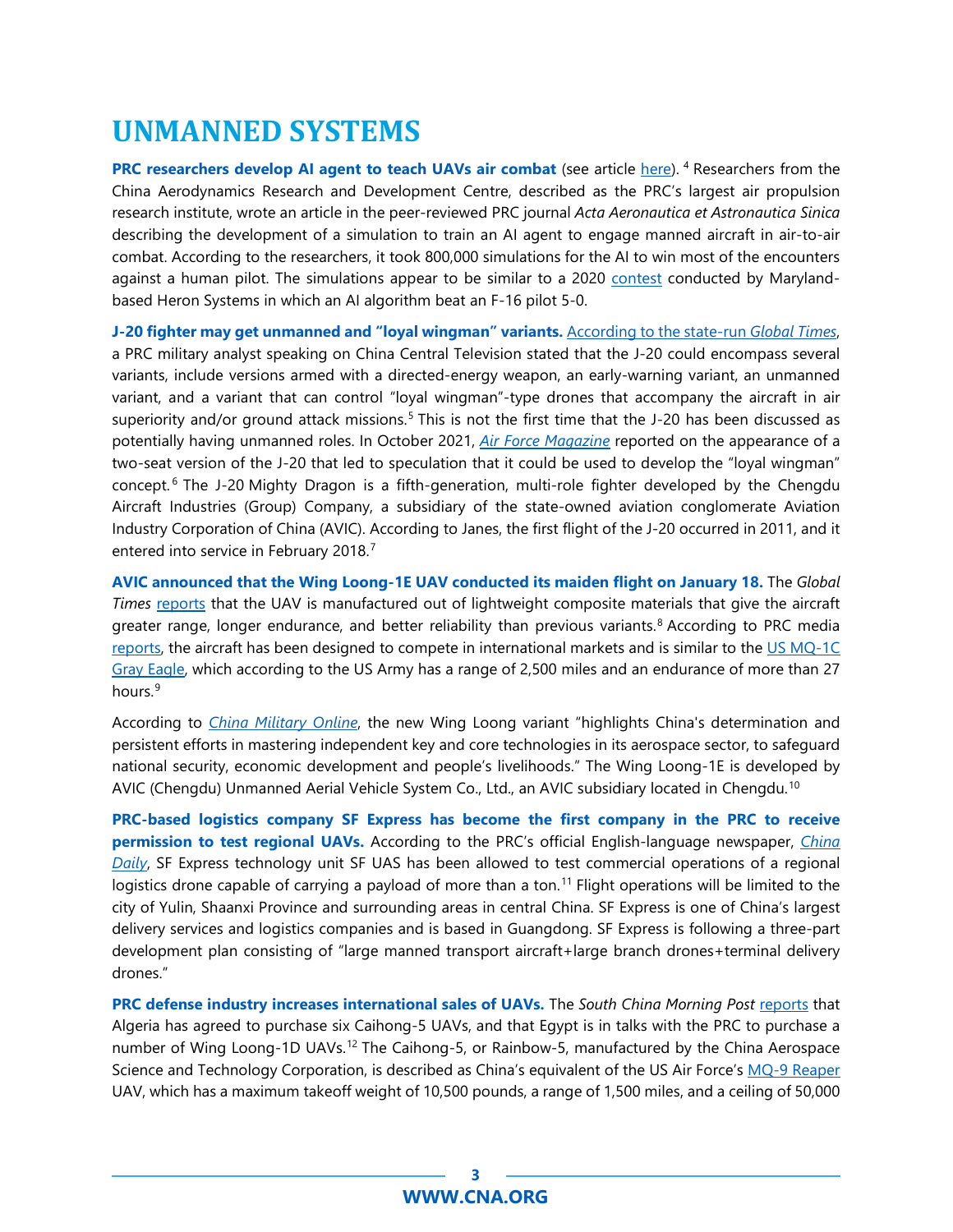feet. The PRC is offering low pricing and convenient payment options to increase its share of the international armed UAV market, including paying through installments and barter.

The Algerian purchase follows its recent acquisition of Caihong-3 and Caihong-4 UAVs. According to Ben Ho, an air power researcher at the S. Rajaratnam School of International Studies in Singapore, PRC success in selling UAVs is said to be attributable to a manufacturer strategy that offers reasonably priced aircraft with "good enough" capabilities and the US policy of limiting UAV sales to close allies and partners.

### <span id="page-3-0"></span>**INDUSTRY**

**PRC government promotes "little giants" to advance high-tech industry.** Bloomberg [reports](https://www.bloomberg.com/news/articles/2022-01-23/china-us-xi-jinping-backs-new-generation-of-startups-in-tech-war?utm_campaign=bn&utm_medium=distro&utm_source=yahooUS) that the PRC government is increasing support for smaller technology companies called "little giants." <sup>[13](#page-7-0)</sup> The program, more than a decade old but receiving increased attention from Beijing, is seen as a way to reposition government support away from large technology companies like Alibaba and Tencent to smaller innovative companies that have shown promise in core technology areas designated by the central government, such as robotics, quantum computing, and semiconductors. According to Bloomberg, the Ministry of Industry and Information Technology has designated 4,762 companies as little giants since 2019 and plans to create 10,000 little giants by 2025. Companies that are designated as little giants receive tax breaks, favorable loans, and assistance with finding employees.<sup>[14](#page-7-1)</sup>

**MIIT is also highlighting its support to small and medium-sized enterprises (SMEs).** *[Global Times](https://www.globaltimes.cn/page/202201/1246737.shtml)* notes in an article that the Ministry of Industry and Information Technology (MIIT) pledged to cultivate "innovative SMEs" in high-end digital industries such as the metaverse, blockchain, and other AI-enabled technology.<sup>[15](#page-7-2)</sup> The article also argues that because China is an early pioneer of 5G technology, there is a natural interest for the country to "embrace the metaverse." Earlier in January, *[Global Times](https://www.globaltimes.cn/page/202201/1245811.shtml?id=11)* also noted that many local governments in China incorporated government support for metaverse applications into their work plans for 2022.[16](#page-7-3)

**SenseTime launches computing center in Shanghai.** SenseTime, the PRC's largest AI company by revenue, has started operations of one of the largest AI computing centers in Asia (see English language *Global Times* article [here](https://www.globaltimes.cn/page/202201/1246734.shtml) and Chinese language *Liberation Daily* article [here\)](https://www.jfdaily.com/news/detail?id=444892). [17](#page-7-4) The computing center, located in Shanghai's Lingang New Area, started operations on January 31 and has a peak computing power of 3,740 petaflops (one [petaflop](https://www.techopedia.com/definition/2883/petaflop) is equivalent to a quadrillion operations per second)—reported to be the fastest in China. The computing center cost 5.6 billion yuan (approximately US\$880,364,688) and encompasses 130,000 square meters. It is intended to lower the barriers to entry for organizations looking to integrate AI into their applications and research and to accelerate the development and use of smart chips. According to Yang Fan, SenseTime's vice president, the computing center can provide cloud computing services and modeling and simulation capabilities for government, industry, and scientific research communities.

**AInnovation lists on Hong Kong Stock Exchange with IPO.** AInnovation, a business AI provider, was officially listed on the Hong Kong Stock Exchange as Qingdao Chuangxinqizhi Technology Group Ltd. on January 27. The IPO was reported by [Phoenix News,](https://qd.ifeng.com/c/8DB10duynOz) noting that AInnovation's listing follows the path of the "four AI dragons," referring to the companies Cloudwalk, SenseTime, Yitu, and Megvii, which listed on the Shanghai Stock Exchange in 2021.<sup>[18](#page-7-5)</sup> According to Alnnovation's [Hong Kong listing,](https://www1.hkexnews.hk/listedco/listconews/sehk/2022/0126/2022012600045.pdf) Kai-Fu Lee, who wrote the popular book *[AI Superpowers](https://www.amazon.com/AI-Superpowers-China-Silicon-Valley/dp/132854639X)*, is chairman of the board. [19](#page-7-6) According to *Phoenix News*, AInnovation's business is concentrated in the manufacturing and financial sectors.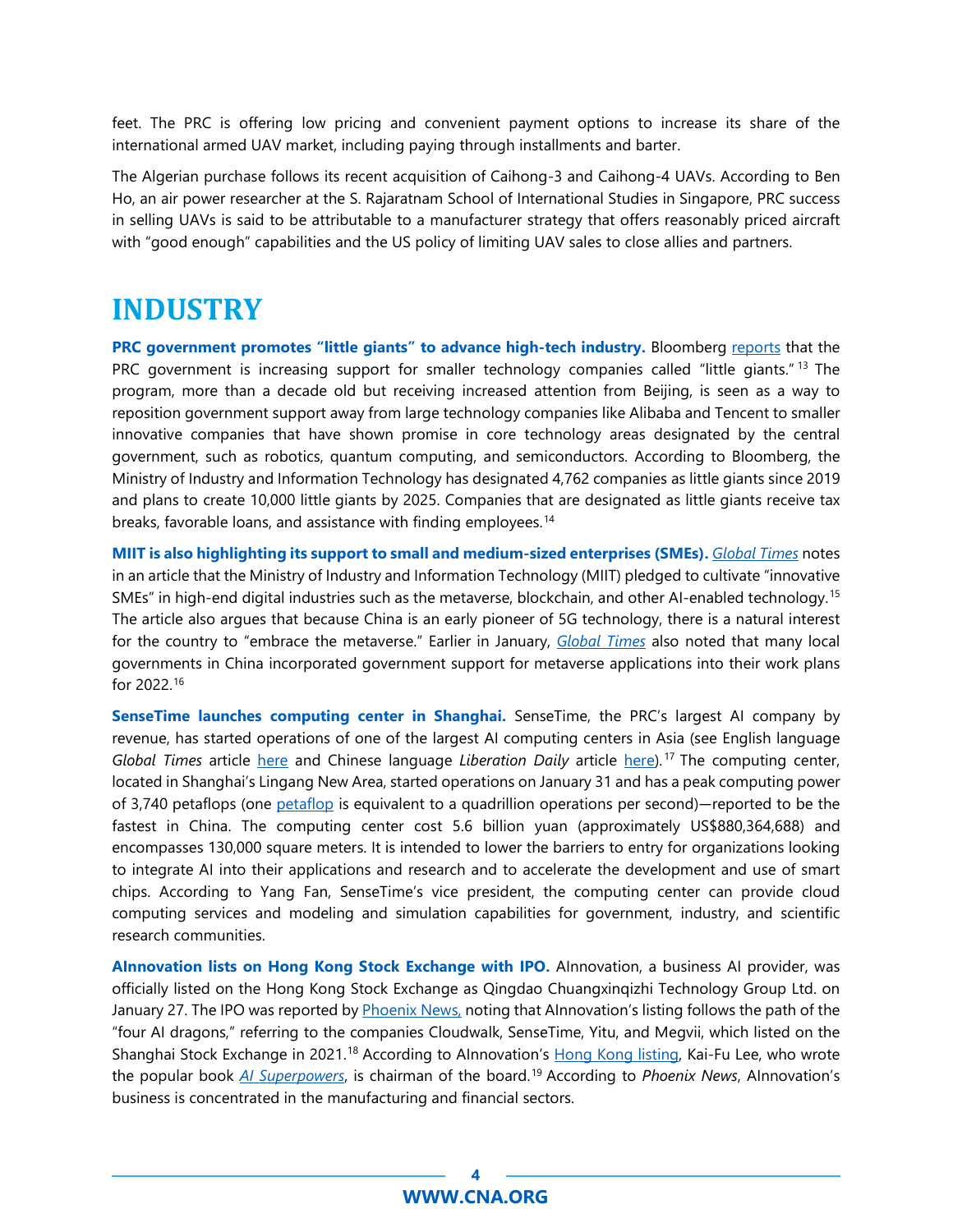# <span id="page-4-0"></span>**POLICY AND GOVERNANCE**

**PRC government releases a set of "opinions" on e-commerce platforms and other guidance on building the "platform economy."** The National Development and Reform Commission, an organization responsible for macro-level economic management, released "Opinions on Promoting Standardized, Healthy and Sustainable Development of the Platform Economy" (see PRC government announcement [here\)](http://www.gov.cn/zhengce/zhengceku/2022-01/20/content_5669431.htm).<sup>[20](#page-7-7)</sup> According to the opinions, the "platform economy" is a recognition that there is a new economic form with the internet as the main carrier and network information infrastructure as the key element of that system. The opinions describe how to support "sustainable development" of internet-based firms, guidance for managing financial sector data, recommendations on "safe supervision" of algorithms used by ecommerce platforms, and improving support to small and medium-sized enterprises.

These latest opinions also discuss the [draft Anti-Monopoly Law,](https://www.chinalawtranslate.com/en/draft-revisions-of-the-anti-monopoly-law-public-comment-draft/) which was released in 2020.<sup>[21](#page-7-8)</sup> The original Anti-Monopoly Law was passed in 2008, but the law has recently been used to increase control over China's tech sector and several new amendments were drafted in 2020–2021. Amendments to the Anti-Monopoly Law ar[e expected to go](https://www.scmp.com/tech/policy/article/3153881/china-amends-anti-monopoly-law-first-time-amid-tech-crackdown) into effect later this year.<sup>[22](#page-7-9)</sup> In the PRC bureaucracy, "opinions" express current views from the implementing ministries but are not legally binding.

**PRC government and industry met to discuss abovementioned PRC government "opinions" on the platform economy.** On January 29, representatives from the Cyberspace Administration of China, the National Development and Reform Commission, the Ministry of Industry and Information Technology, and the State Administration for Market Administration met to discuss the latest "opinions" for the platform economy. Zhuang Rong, deputy director of the Central Propaganda Department, called for internet companies to enhance their ["sense of responsibility"](http://cpc.people.com.cn/n1/2022/0130/c64387-32343462.html) while continuing to "bravely innovate."<sup>[23](#page-7-10)</sup> According to the government [announcement,](http://www.gov.cn/xinwen/2022-01/29/content_5671225.htm) 27 major internet firms attended this meeting to discuss how to ensure the health and "sustainable development of Internet companies."<sup>[24](#page-7-11)</sup> Representatives included personnel from JD.com, Meituan, Xiaomi, and Kuaishou.

**PRC State Council issued plan for "metrology development" out to 2035.** On December 31, the PRC State Council released the ["Metrology Development Plan \(2021–2035\),"](http://www.gov.cn/zhengce/zhengceku/2022-01/28/content_5670947.htm) which highlighted the need for effective instrumentation and technical standards in the maritime, meteorological, technology, and other domains.[25](#page-7-12) The PRC plan described the importance of metrology for AI in intelligent manufacturing and the need for additional research on designs that support "intelligent industrial control systems."[26](#page-7-13)

The English-language summary of the plan emphasized ["quantum metrology,"](http://www.china.org.cn/china/2022-01/29/content_78018494.htm) which is necessary for the measurement of nanoscale technologies.[27](#page-7-14) The plan also described goals in marine satellite navigation, ocean digital measurement, and high-quality infrastructure development. The **State Administration for** [Market Regulation](https://www.uschina.org/sites/default/files/samr_organization_chart.pdf) will oversee technical standards implementation through subordinate units such as the Certification and Accreditation Administration and the Standardization Administration of China, which both fall under its purview.<sup>[28](#page-7-15)</sup> ["Metrology"](https://www.nist.gov/metrology) is the science of measurement and includes calibration, testing, measurement quality, laboratory accreditation, and traceability.<sup>[29](#page-7-16)</sup>

**Cyberspace Administration of China issued the "Internet Information Service Deep Synthesis Management Regulations" related to deep fakes.** According to the *[South China Morning Post](https://www.scmp.com/tech/policy/article/3165244/china-targets-deepfakes-proposed-regulation-governing-deep-learning-ai)*, the new regulations, issued on January 28, are meant "to regulate technologies that generate or manipulate text, images, audio or video using deep learning, such as face swap and image enhancement." The regulations require companies offering these services to verify the identities of their customers through a registration process.<sup>[30](#page-8-0)</sup> The *draft provisions* are open for public comment until the end of February and include various measures meant to "safeguard national security and the public interest."[31](#page-8-1) For example, Article 6 notes that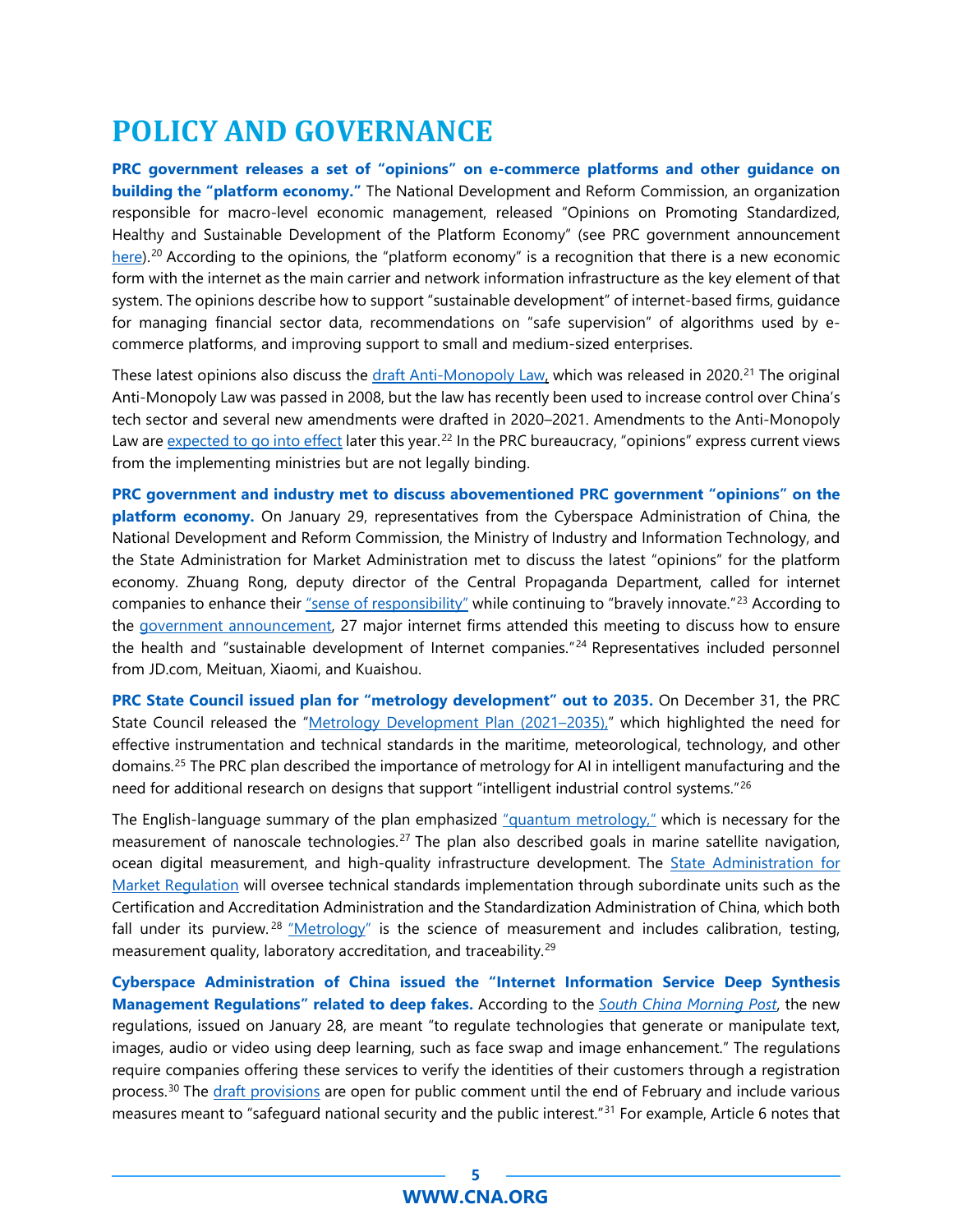"deep synthesis services" must not disrupt social order, subvert state sovereignty, or endanger national security. The provisions describe how "generative sequencing algorithms" should be used in deep learning and virtual reality platforms.<sup>[32](#page-8-2)</sup> [China Law Translate](https://www.chinalawtranslate.com/en/deep-synthesis-draft/) has provided an English translation of the draft regulations.

## <span id="page-5-0"></span>**AI WORKFORCE**

**The China Association for Artificial Intelligence announces "Wu Wenjun AI Science and Technology Awards" for 2021.** The [award,](https://www.wenweipo.com/a/202201/28/AP61f3ca1de4b03103e0c6de5d.html.) which was established in 2011 with support from the Ministry of Science and Technology, is given to individuals who make "outstanding contributions" to the field of Al.<sup>[33](#page-8-3)</sup> The highest award was given to three researchers: Chen Junlong, the dean of South China University of Technology; Hu Dewen of the PLA's National University of Defense Technology (NUDT); and Qi Tian of Huawei Technologies. Chen Junong's award was based on contributions to "cybernetics, intelligent control systems, and computational intelligence." [Hu Dewen](http://www.paper.edu.cn/scholar/person/NUz2IN4IMTT0kx2h) is a professor at NUDT whose research areas are neural networks and brain function imaging analysis. Hu has led more than 10 projects under the National 863 research program.<sup>[34](#page-8-4)</sup> [Qi Tian](http://dev3.noahlab.com.hk/Computer_vision_expert_Qi_Tian.html) is the chief scientist of computer vision at Huawei Technologies.<sup>[35](#page-8-5)</sup>

**US dominates Tsinghua University's list of AI's most influential AI scholars.** AMiner, a data-mining service that analyzes peer-reviewed academic publications housed at Tsinghua University's China Engineering Science and Technology Knowledge Center, has released its list of the world's top 2,000 AI scholars (see article <u>here</u>).<sup>[36](#page-8-6)</sup> According to the list, "top talent" for AI continues to be concentrated in the US and China. Among the 2,000 scholars, 1,146 are in the US and 232 are in China. China earned top scholars in two AI sub-fields, information retrieval and multimedia, but the US dominated with top scholars in 13 other fields.

# <span id="page-5-1"></span>**AI & THE OLYMPICS**

**Official newspaper of the Chinese Communist Party (CCP) dismisses concerns that the app mandated for use during the Winter Olympics for COVID-19 tracing contains potential data vulnerabilities.**  [Citizen Lab,](https://citizenlab.ca/about/) an interdisciplinary lab housed at the University of Toronto in Canada, published an article in January outlining [potential data vulnerabilities](https://citizenlab.ca/2022/01/cross-country-exposure-analysis-my2022-olympics-app/) in the app MY2022, which is mandated for use by all attendees of the 2022 Olympic games in Beijing.<sup>[37](#page-8-7)</sup> The official newspaper of the CCP, <u>People's Daily</u>, dismissed this reporting as "cyber-security noise" aimed at trying to detract from the Olympic spirit.<sup>[38](#page-8-8)</sup>

*People's Daily* referred to the app as using a "digital line of defense" and asserted that "science and technology are the most powerful weapons for mankind to contend with disease." It further stated that "the vigorous development of digital technologies represented by the internet, big data, and artificial intelligence has played an important supporting role in accurate identification, precise policy implementation and accurate prevention and control of the epidemic, and the use of digital technology to improve the efficiency of epidemic control measures is also a common practice in various countries."

The commentary was attributed to "Zhong Sheng," a pseudonym for "Voice of China"; used by the *People's Daily* international desk to signal concern on important foreign policy issues.

**The PRC Olympic team is applying AI technology to improve athletic performance.** According to an [article](http://www.qstheory.cn/qshyjx/2022-01/27/c_1128305672.htm) in *Guangming Daily*, an authoritative daily newspaper targeting intellectuals and professionals run by the Chinese Communist Party Propaganda Department, this year's Winter Olympics will be a test-bed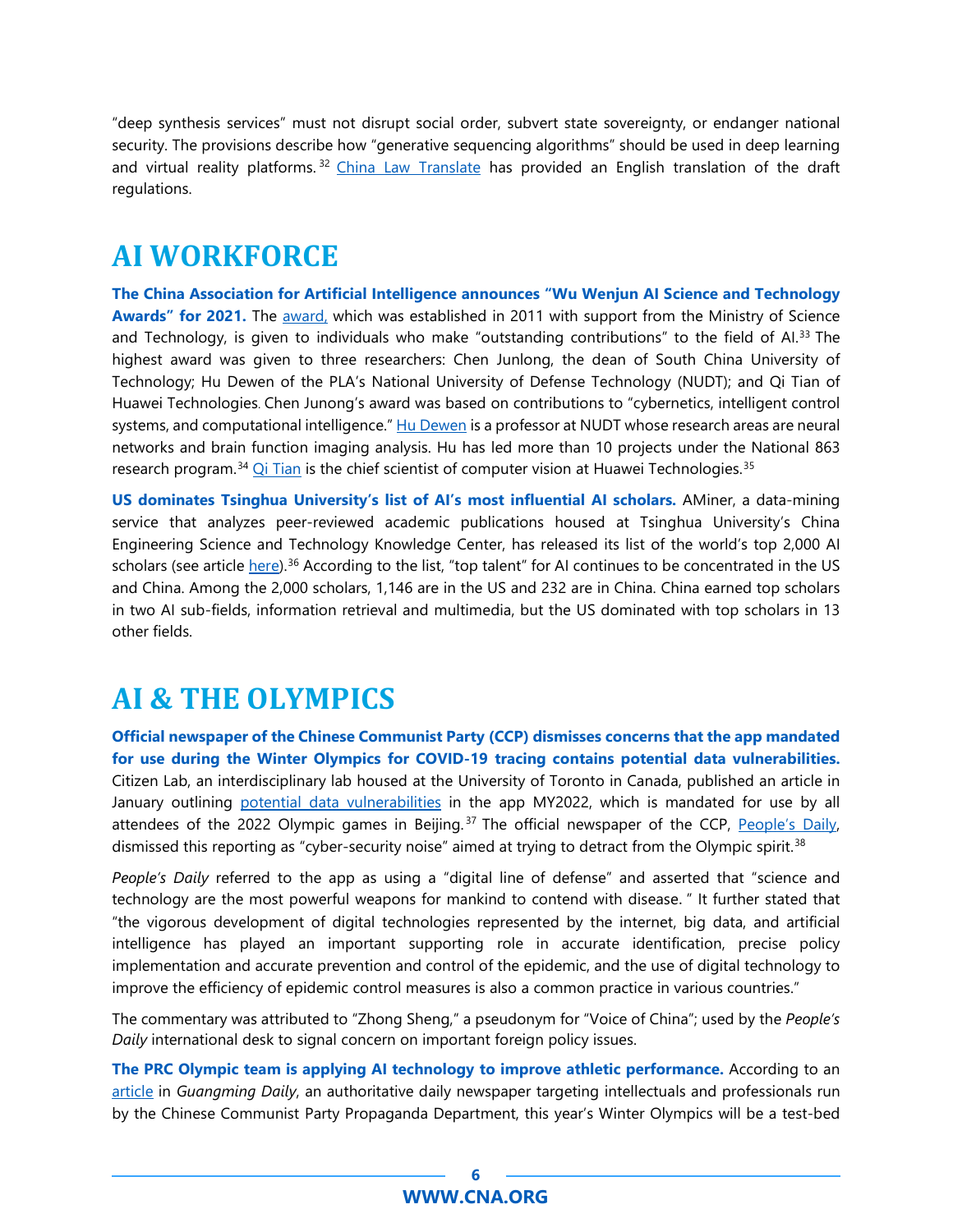for the "champion model" of training that combines data on physical parameters (e.g., heart rate, lung function) to run various models to help athletes optimize performance.<sup>[39](#page-8-9)</sup> The article also describes the use of an "Artificial Intelligence System for Automatic Recognition of Human Motion without Markers" that uses 3D techniques and augmented reality to allow researchers to study cold weather aerobic endurance performance. *[Xinhua](http://www.china.org.cn/china/Off_the_Wire/2022-01/31/content_78022276.htm)* also noted that "artificial intelligence skiing simulators" had been deployed across the country prior to the Olympics to bring winter sports to China's southern provinces.<sup>[40](#page-8-10)</sup>

**AI aids navigation within Olympic village.** SenseTime, with support from the Ministry of Science and Technology, has integrated AI and augmented reality (AI + AR) into its navigation systems for participants traveling in the Olympic village. The AI + AR system can be used to navigate sports venues and includes 3D maps to guide visitors. Athletes will even be greeted by a 3D version of the official Olympic mascot, [Bing](https://www.youtube.com/watch?v=gByVBkJN83E)  [Dwen Dwen,](https://www.youtube.com/watch?v=gByVBkJN83E) equipped in his ice-inspired astronaut suit.<sup>41</sup>

#### **NOTES**

<span id="page-6-2"></span><sup>3</sup> Sun Qingxiu, Liu Shiyang, Wang Chenxu, "'Zero Distance'! Gathering in the Metaverse, Have You Ever Seen Such a Spring Festival Gala?" ("零距离"!在元宇宙共联欢,这样的春晚你见过吗?), *China Military Online*, Feb. 3, 2022, https://www.81.cn/yw/2022-02/03/content\_10128590.htm.

<span id="page-6-3"></span><sup>4</sup> Stephen Chen, "Chinese AI Team Claims Big Win in Battle to Teach Dogfights to Drones," *South China Morning Post*, Jan. 30, 2022, https://www.scmp.com/news/china/science/article/3165330/chinese-ai-team-claims-big-win-battleteach-dogfights-drones?utm\_source=rss\_feed.

<span id="page-6-4"></span><sup>5</sup> Liu Xuanzun, "J-20 Fighter Could Get Directed-Energy Weapon, Drone-Control Capability: Experts, *Global Times*, Jan. 23, 2022, https://www.globaltimes.cn/page/202201/1246676.shtml.

<span id="page-6-5"></span><sup>6</sup> John A. Tirpak, "China's New Two-Seat J-20: Trainer or Manned-Unmanned Teaming Platform?" *Air Force Magazine*, Oct. 28, 2021, https://www.airforcemag.com/new-two-seat-chinese-j-20/.

<span id="page-6-6"></span><sup>7</sup> "Aircraft-Fixed-Wing-Military-CAC J-20," Janes, Feb. 3. 2021

<span id="page-6-7"></span><sup>8</sup> Liu Xuanzun, "China's Latest Wing Loong Drone Makes Maiden Flight; Upgrades Seen," *Global Times*, Jan. 21, 2022, https://www.globaltimes.cn/page/202201/1246582.shtml.

<span id="page-6-8"></span><sup>9</sup> "Rare! Chinese Drones Openly Challenge the United States!" (罕见!中国无人机公开叫板美国!), *China.com*, Jan. 23, 2022, https://military.china.com/news/13004177/20220123/41030207.html.

<span id="page-6-9"></span><sup>10</sup> "China's Wing Loong UAV Family Embraces New All-Composite Model," *China Military Online*, Jan. 24, 2021, http://english.chinamil.com.cn/view/2022-01/24/content\_10125864.htm.

<span id="page-6-10"></span><sup>11</sup> "Civil Aviation Administration Grants Technology Unit of SF Express License to Test Commercial Logistics Drone" (民 航局授丰鸟科技支线物流无人机商业试运行牌照), *China Daily*, Jan. 25, 2022, https://cn-chinadaily-comcn.translate.goog/a/202201/25/WS61ef7f07a3107be497a03c3b.html? x tr sl=auto& x tr tl=en& x tr hl=en-US&\_x\_tr\_pto=wapp.

<span id="page-6-11"></span><sup>12</sup> Minnie Chan, "Chinese Drones in Demand as Algeria and Egypt Eye Orders From World's Leading UAV Exporter," *South China Morning Post*, Jan. 29, 2022, https://www.scmp.com/news/china/military/article/3165183/chinese-dronesdemand-algeria-and-egypt-eye-orders-worlds?module=perpetual\_scroll\_0&pgtype=article&campaign=3165183.

<span id="page-6-0"></span><sup>1</sup> Cate Cadell, "Drone Company DJI Obscured Ties to Chinese State Funding, Documents Show, *Washington Post*, Feb. 1, 2022, https://www.washingtonpost.com/national-security/2022/02/01/china-funding-drones-dji-us-regulators/.

<span id="page-6-1"></span><sup>2</sup> Wang Weidong, Gao Mingjun, and Zhang Xuedu, "Training Is Not Relaxed, a Certain Rocket Force Brigade Upgrades Testing During the Spring Festival" (紧绷战备之弦不放松,火箭军某旅春节期间组织导弹升级测试) *China Military Online*, Feb. 3, 2022, https://www.81.cn/yw/2022-02/03/content\_10128506.htm.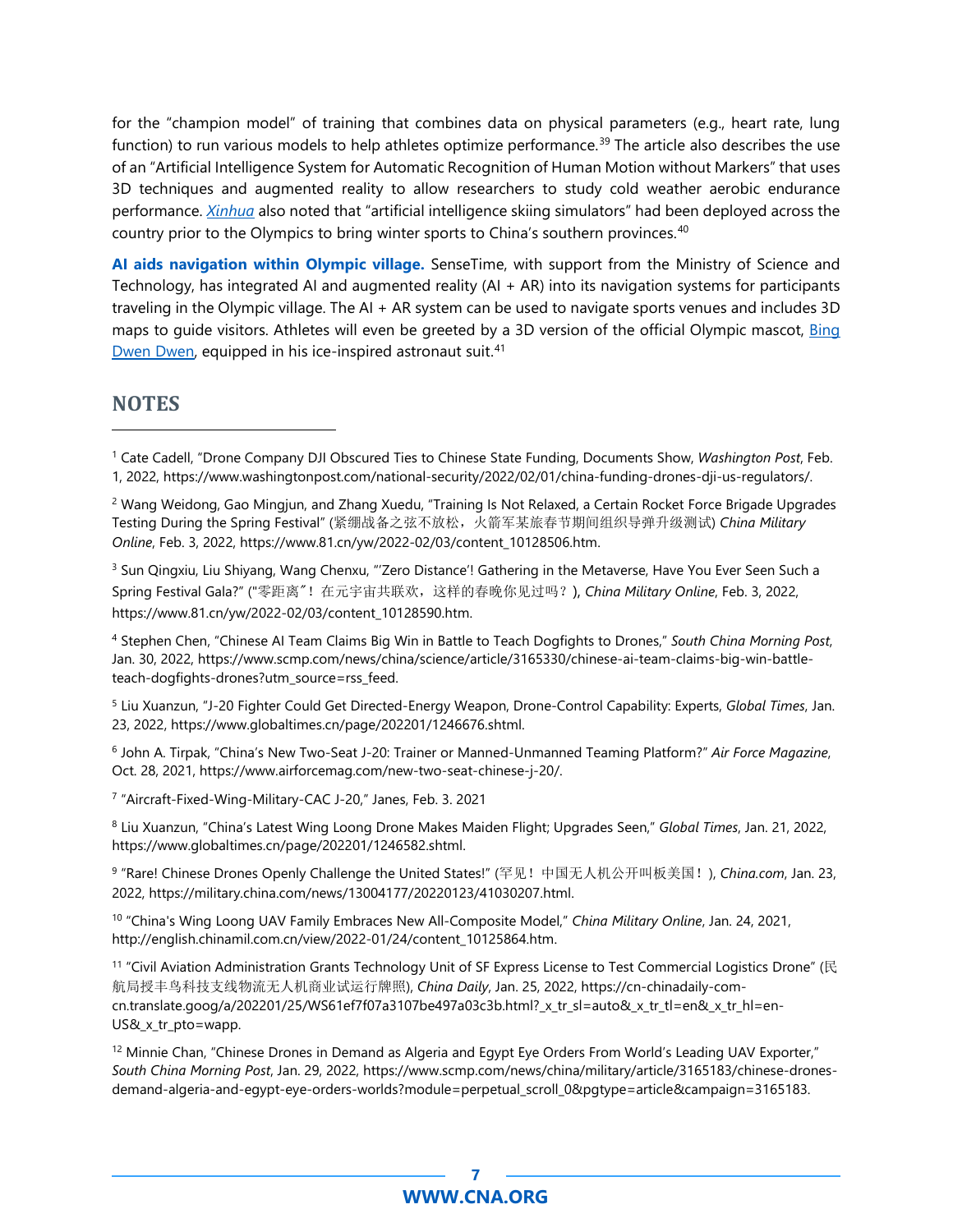<span id="page-7-0"></span><sup>13</sup> "China's 'Little Giants' Are Its Latest Weapon in the U.S. Tech War," Bloomberg, Jan. 23, 2022, https://www.bloomberg.com/news/articles/2022-01-23/china-us-xi-jinping-backs-new-generation-of-startups-intech-war?utm\_campaign=bn&utm\_medium=distro&utm\_source=yahooUS.

<span id="page-7-1"></span><sup>14</sup> "China's 'Little Giants' Are Its Latest Weapon in the U.S. Tech War," Bloomberg, Jan. 23, 2022, https://www.bloomberg.com/news/articles/2022-01-23/china-us-xi-jinping-backs-new-generation-of-startups-intech-war?utm\_campaign=bn&utm\_medium=distro&utm\_source=yahooUS.

<span id="page-7-2"></span><sup>15</sup> "China to Cultivate SMEs Engaging in Metaverse: MIIT," *Global Times,* Jan. 24, 2022, https://www.globaltimes.cn/page/202201/1246737.shtml.

<span id="page-7-3"></span><sup>16</sup> "China's Local Governments Write Metaverse Into 2022 Work Reports," *Global Times*, Jan. 13, 2022, https://www.globaltimes.cn/page/202201/1245811.shtml?id=11.

<span id="page-7-4"></span><sup>17</sup> "SenseTime Launches Powerful AI Computing Center in Shanghai," *Global Times*, Jan. 24, 2022, https://www.globaltimes.cn/page/202201/1246734.shtml and "SenseTime AI Computing Center Launched With Investment of 5.6 Billion Yuan Designed With the Strongest Peak Computing Power in the Country (总投资56亿元商场 AI计算机中心启动运营, 设计峰值算力全国最强), *Liberation Daily*, Jan. 24, 2022, https://www.jfdaily.com/news/detail?id=444892.

<span id="page-7-5"></span><sup>18</sup> "Qingdao's 'AI+Manufacturing First Shares' Listed on Hong Kong Stock Exchange" (青岛"AI+制造第一股"登陆港 交所),*Phoenix News*, Jan. 30, 2022, https://qd.ifeng.com/c/8DB10duynOz.

<span id="page-7-6"></span><sup>19</sup> Qingdao Ainnovation Technology Group Co., Ltd, "List of Directors and Their Roles and Functions," Jan. 26, 2022, https://www1.hkexnews.hk/listedco/listconews/sehk/2022/0126/2022012600045.pdf.

<span id="page-7-7"></span><sup>20</sup> NDRC and Other Agencies Issue Several Opinions on Promoting the Standardized, Healthy, and Sustainable, Development of the Platform Economy" (国家发展改革委等部门关于推动平台经济规范健康持续发展的若干意见), PRC Central People's Government, Dec. 24, 2021, http://www.gov.cn/zhengce/zhengceku/2022- 01/20/content\_5669431.htm.

<span id="page-7-8"></span><sup>21</sup> China Law Translate, "Draft Revisions of the Anti-Monopoly Law (Public Comment Draft)," Jan. 17, 2020, https://www.chinalawtranslate.com/en/draft-revisions-of-the-anti-monopoly-law-public-comment-draft/.

<span id="page-7-9"></span><sup>22</sup> Xinmei Shen, "China Amends Anti-Monopoly Law for the First Time Amid Tech Crackdown, Increasing Penalties And Regulatory Control," *South China Morning Post*, Oct. 27, 2021, https://www.scmp.com/tech/policy/article/3153881/china-amends-anti-monopoly-law-first-time-amid-techcrackdown.

<span id="page-7-10"></span><sup>23</sup> Tang Song and Ren Lin (editors), "Symposium Held for the Health and Sustainable Development of Internet Enterprises" (召开促进互联网企业健康持续发展工作座谈会), *People's Daily*, Jan. 30, 2022, http://cpc.people.com.cn/n1/2022/0130/c64387-32343462.html.

<span id="page-7-11"></span><sup>24</sup> "Central Government News Office: Provide a Strong Guarantee for the Healthy and Sustainable Development of Internet Companies" (中央网信办:将为互联网企业健康持续发展提供有力保障), PRC Central People's Government, January 29, 2022, http://www.gov.cn/xinwen/2022-01/29/content\_5671225.htm.

<span id="page-7-12"></span><sup>25</sup> PRC State Council, "State Council Issues Circular for Measurement Development Plan for 2021–2035" (国务院关于印 发计量发展规划(2021-2035年)的通知), Circular No. 37, Dec. 31, 2021, http://www.gov.cn/zhengce/content/2022-01/28/content\_5670947.htm.

<span id="page-7-13"></span><sup>26</sup> PRC State Council, "State Council Issues Circular for Measurement Development Plan for 2021-2035" (国务院关于印 发计量发展规划(2021-2035年)的通知), Circular No. 37, Dec. 31, 2021, http://www.gov.cn/zhengce/content/2022-01/28/content\_5670947.htm.

<span id="page-7-14"></span><sup>27</sup> Xinhua, "China Issues Plan to Develop Metrology," Jan. 29, 2022, http://www.china.org.cn/china/2022- 01/29/content\_78018494.htm.

<span id="page-7-15"></span><sup>28</sup> The US-China Business Council, "State Administration for Market Regulation (SAMR)," May 2021, https://www.uschina.org/sites/default/files/samr\_organization\_chart.pdf.

<span id="page-7-16"></span><sup>29</sup> US National Institute of Standards and Technology, "Metrology Overview," https://www.nist.gov/metrology.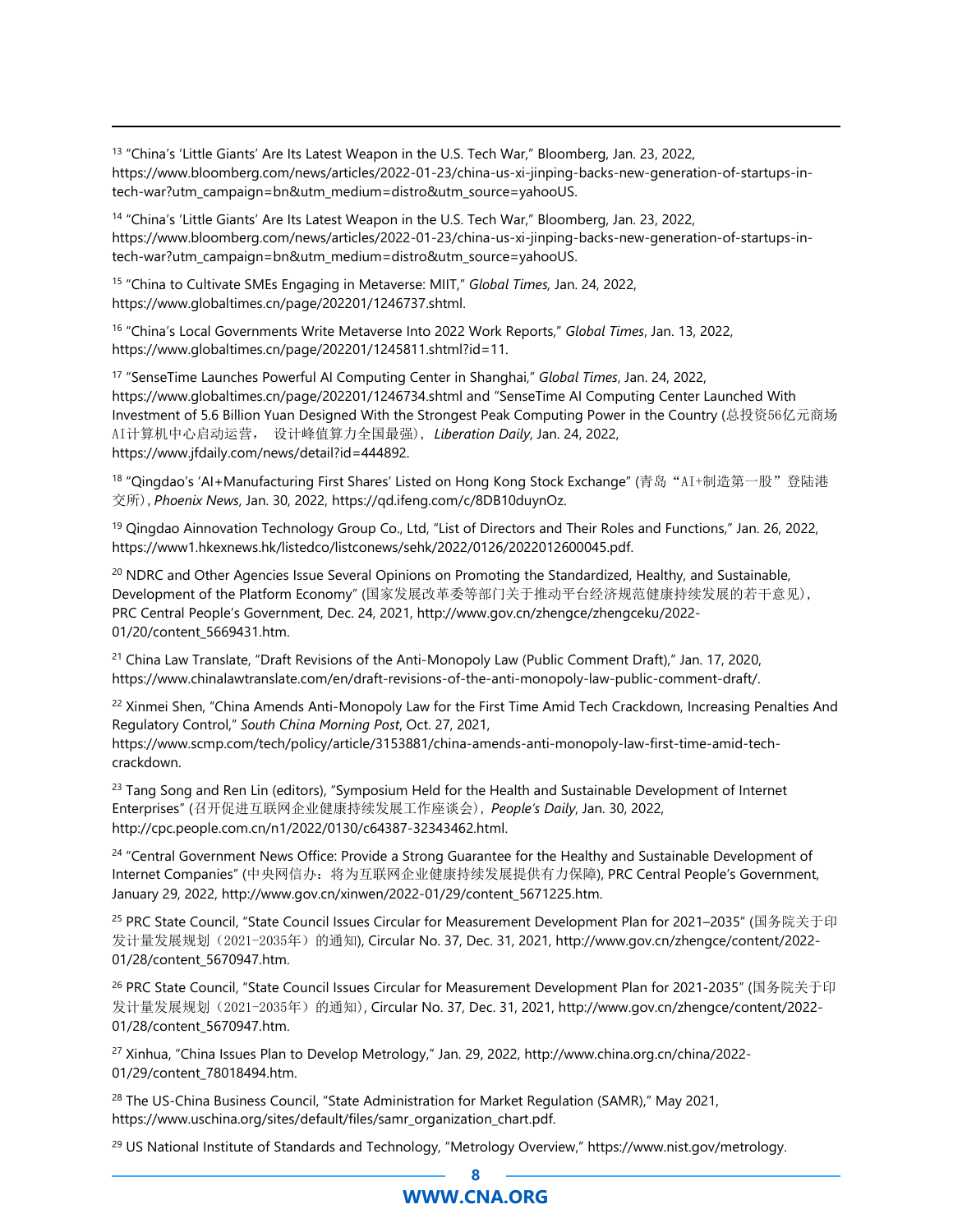<span id="page-8-0"></span><sup>30</sup> Josh Ye, "China Targets Deepfakes in Proposed Regulation Governing Deep Learning AI Technologies," *South China Morning Post,* Jan. 29, 2022, https://www.scmp.com/tech/policy/article/3165244/china-targets-deepfakes-proposedregulation-governing-deep-learning-ai.

<span id="page-8-1"></span><sup>31</sup> China Law Translate, "Provisions on the Administration of Deep Synthesis Internet Information Services (Draft for solicitation of comments)," Jan. 28, 2022, https://www.chinalawtranslate.com/en/deep-synthesis-draft/.

<span id="page-8-2"></span><sup>32</sup> "Cyberspace Administration of China to Regulate Deep Synthesis Internet: Information Services Providers Should Adhere to Correct Political Direction, Safeguard Public Interest, Values" (国家网信办拟规定:深度合成服务提供者和使 用者应坚持正确政治方向,舆论导向,价值取向) ,*The Observer,* Jan. 28, 2022, https://www.guancha.cn/politics/2022\_01\_28\_624005.shtml.

<span id="page-8-3"></span><sup>33</sup> Fan Junming, "Highest Award for China's AI Science and Technology Award Announced" (中國智能科學技術最高獎 揭曉 灣區高校教授獲獎), *Wen Wei Po*, Jan. 28, 2022, https://www.wenweipo.com/a/202201/28/AP61f3ca1de4b03103e0c6de5d.html.

<span id="page-8-4"></span><sup>34</sup> Hu Dewen, SciencePaper Online (中国科技报文在线), http://www.paper.edu.cn/scholar/person/NUz2IN4IMTT0kx2h.

<span id="page-8-5"></span><sup>35</sup> "Computer Vision Expert Qi Tian Joins Huawei Noah's Ark Laboratory as a Chief Scientist of Computer Vision," Huawei Technologies, Jun. 2018, http://dev3.noahlab.com.hk/Computer\_vision\_expert\_Qi\_Tian.html.

<span id="page-8-6"></span><sup>36</sup> Zhao Zhuging, "The List of The World's Most Influential Scholars of Artificial Intelligence In 2022 Is Released: Chinese Talents Show a Positive Inflow" (2022年人工智能全球最具影响力学者榜单发布:中国人才呈现正向流入), *People's Daily*, Jan. 25, 2022, https://baijiahao.baidu.com/s?id=1722913141199654445&wfr=spider&for=pc.

<span id="page-8-7"></span><sup>37</sup> Jeffrey Knockel, "Cross-Country Exposure: Analysis of the MY2022 Olympics App," *The Citizen Lab*, Jan. 18, 2022, https://citizenlab.ca/2022/01/cross-country-exposure-analysis-my2022-olympics-app/.

<span id="page-8-8"></span><sup>38</sup> Zhong Sheng, "Construction of the Winter Olympics Epidemic Prevention and Control "Digital Line of Defense" (构 筑冬奥会疫情防控"数字防线"), *People's Daily*, Jan. 30, 2022, https://opinion.huanqiu.com/article/46bmPZ6iQjU.

<span id="page-8-9"></span><sup>39</sup> Gao Feng, "Winter Olympics Science and Technology Fan" (冬奥会上的科技范儿), *Guangming Daily*, Jan. 27, 2022, re-posted on *Seeking Truth*, http://www.qstheory.cn/qshyjx/2022-01/27/c\_1128305672.htm.

<span id="page-8-10"></span><sup>40</sup> Gao Peng, "President Xi Steers China to Unprecedented Olympic Achievement," *Xinhua*, Jan. 31, 2022, http://www.china.org.cn/china/Off\_the\_Wire/2022-01/31/content\_78022276.htm.

<span id="page-8-11"></span><sup>41</sup> "AI + AR" Guides the Athletes of the Winter Olympic Village: Cool Technology Has Entered People's Lives" (为冬奥 村运动员导航,这种炫酷科技已进入国人生活), *Shanghai Observer*, Jan. 29, 2022, https://m.jfdaily.com/news/detail?id=446732.